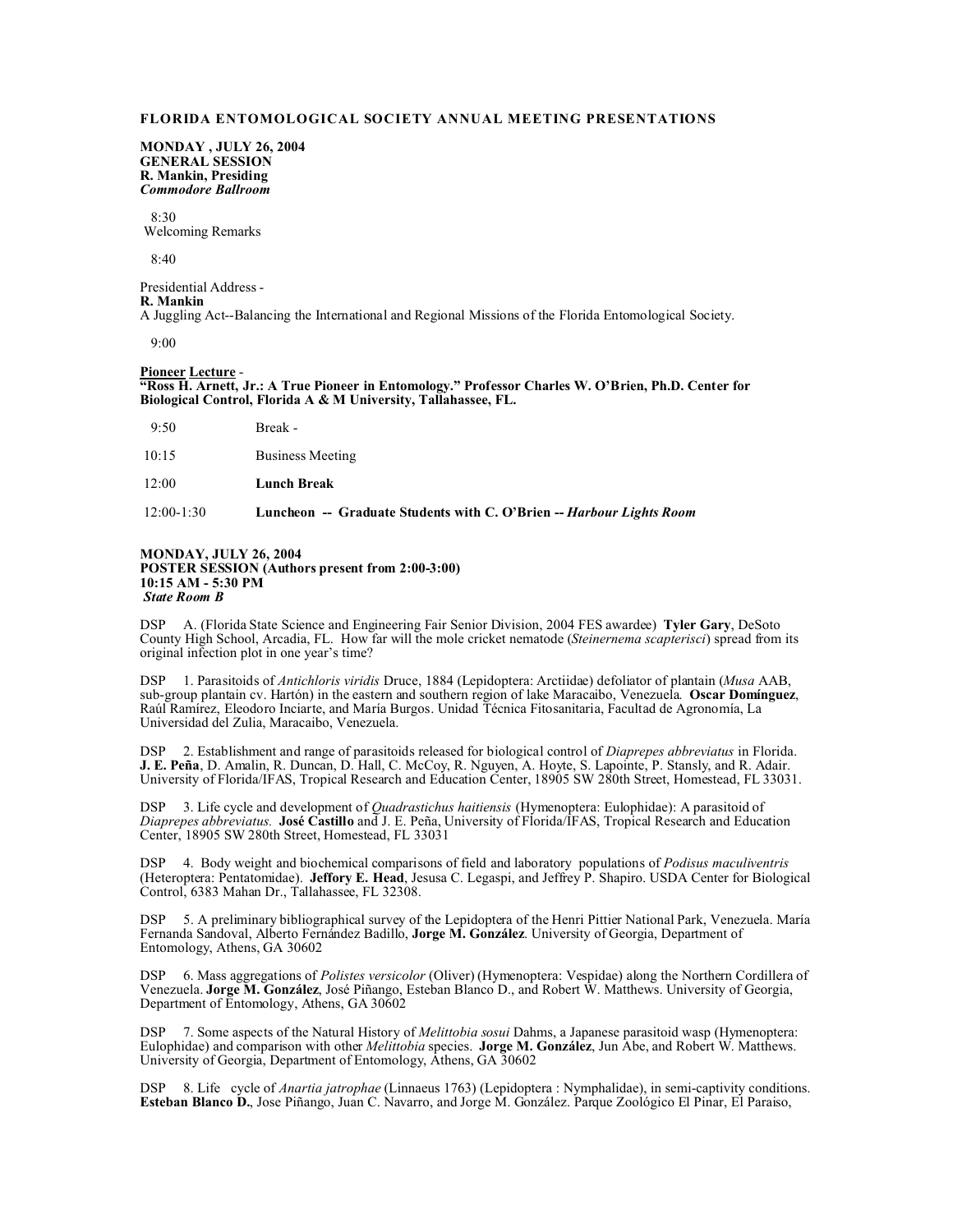Caracas, Venezuela.

DSP 9. Deforestation and mosquito distributions in the Peruvian Amazon. **Stephen P. Yanoviak**, L. P. Lounibos, S. C. Weaver, R. Tesh. Univ. of Florida Medical Entomology Lab, 200 9th Street SE, Vero Beach, FL 32962

DSP 10. Susceptibility of *Diaprepes abbreviatus* to novel isolates of *Bacillus thuringiensis*. **A. A. Weathersbee III** and S. L. Lapointe. USDA-ARS, US Horticultural Research Laboratory, Fort Pierce, FL

DSP 11. Sampling and behavioral response of sap beetles to strawberries. **Crystal A. Kelts** and Oscar E. Liburd. Entomology and Nematology Department, University of Florida, Gainesville, FL.

DSP 12. Hormone and protein supplement therapy to improve efficacy of SIT for tephritid fruit flies. Peter E. A. Teal, **Barbara D. Dueben**, Shelley R. Olson, Y. Gomez-Simuta and Timothy Holler. USDA/ARS, Center for Medical, Agricultural and Veterinary Entomology, Gainesville, FL

13. Herbivory by the Melaleuca psyllid, *Boreioglycaspis melaleucae*, induces premature leaf senescence of the invasive tree *Melaleuca quinquenervia*. **Shannon Morath**, Cressida Silvers, and Paul Pratt. USDA/ARS, Ft. Lauderdale, FL

DSP 14. Integrating biological and mechanical control methods for regrowth suppression of *Melaleuca quinquenervia* stumps. **M. Scott Wiggers**, Paul D Pratt, and Kirk Tonkel. USDA-ARS-IPRL, Ft. Lauderdale, FL

DSP 15. Biology and host plant preferences of the sugarcane beetle, *Euetheola humilis* (Coleoptera: Scarabaeidae). Tara P. Smith and **Abner M. Hammond**. Department of Entomology, LSU Agricultural Center, Baton Rouge, LA.

DSP 16. Collection of *Mocis* spp. adults using floral volatile lures. **Robert L. Meagher, Jr.** USDA, ARS, CMAVE, Gainesville, FL.

DSP 17. Biology and management of *Phyllophaga* species that damage sweet potato in Louisiana. **Rick Story**, Aboubacar Diagne, and Abner Hammond. Entomology Department, LSU, Baton Rouge, LA.

DSP 18. Deployment of a female sex pheromone lure for the pink hibiscus mealybug in Florida. **Stephen L. Lapointe**, and David G. Hall. USDA, ARS, U.S. Horticultural Research Laboratory, Fort Pierce, FL.

DSP 19. EST sequencing projects and their role in molecular-based IPM strategies. **Laura E. Hunnicutt**, Wayne Hunter and Jerry Mozoruk. USDA, ARS, U.S. Horticultural Research Laboratory, Fort Pierce, FL.

DSP 20. Identification of plant defense genes induced in response to insect herbivory and their use in transgenic plant development. **Jerry Mozoruk** and Laura Hunnicutt. USDA, ARS, U.S. Horticultural Research Laboratory, Fort Pierce, FL.

DSP 21. What do we know about the Florida bromeliad weevil, *Metamasius mosieri*? **Patrick S. Duetting**, Ronald D. Cave, Olan R. Creel, Natalie K. Balcer, and Celia L. Branch. University of Florida, Institute of Food and Agricultural Sciences, Indian River Research and Education Center, Ft. Pierce, FL.

### **MONDAY AFTERNOON, JULY 26, 2004 SYMPOSIUM: Whitefly-Plant Interactions Cindy McKenzie, Organizer** *State Room C*

1:30

Introduction. **Cindy McKenzie**, USDA, ARS, U.S. Horticultural Research Laboratory, Ft. Pierce, FL

1:35

1. Arizona cotton: a whitefly odyssey. **Peter C. Ellsworth**, S. E. Naranjo, and L. Cañas. University of Arizona.

2:20

2. Recent advances in whitefly (*Aleurotrachelus socialis* Bondar; Homoptera; Aleyrodidae) resistance in cassava (*Manihot esculenta* Crantz). **A. C. Bellotti**, A. Bohórquez, B. Arias, J. Vargas, H.L. Vargas, C. Mba, M.C. Duque and J. Tohme. International Center for Tropical Agriculture (CIAT), Cali, Colombia.

## 2:45

3. A historical perspective on whiteflies in Florida. **Greg Hodges**. FDACS-DPI

3:05 Break

3:20

4. Squash silverleaf disorder and *Bemisia argentifolii*: etiology of the disorder, breeding for tolerance to zucchini squash, and effects on yield. **Heather J. McAuslane.** University of Florida, Gainesville, FL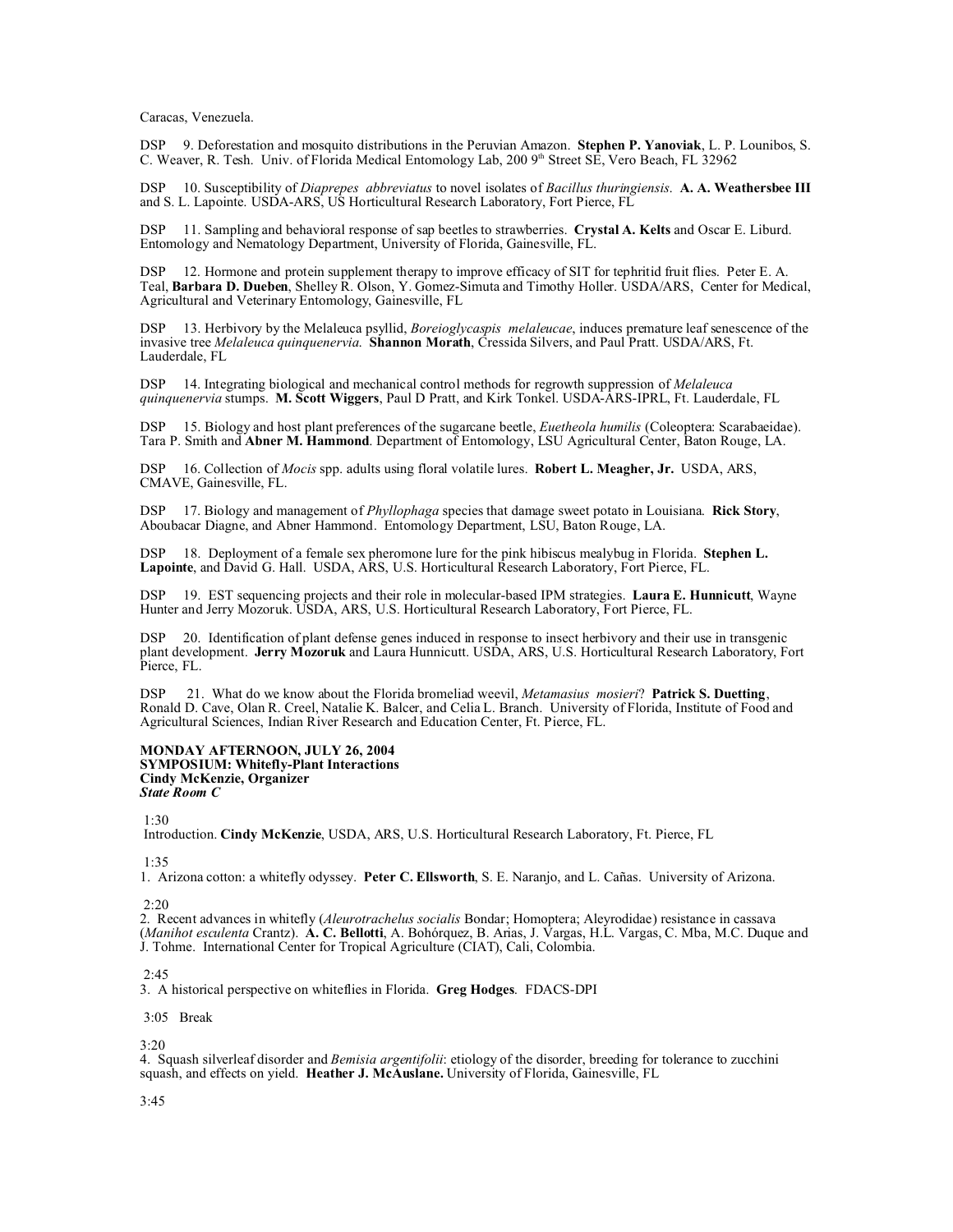5. Functional genomic analysis of tomato plant response to whitefly feeding. **C. L. McKenzie**, X. H. Sinisterra, C. A. Powell, M. G. Bausher, J. P. Albano, and R. G. Shatters, Jr. USDA-ARS, U. S. Horticultural Research Laboratory, Fort Pierce, FL

4:10

6. Whitefly (*Bemisia tabaci* B biotype) functional genomics: expressed sequence tag (EST) analysis of whiteflybegomovirus interactions. **R. G. Shatters, Jr.**, H. Czosnek, C. L. McKenzie, and J. K. Brown. USDA, ARS, U. S. Horticultural Research Laboratory, Fort Pierce, FL.

4:35

7. Differential transcriptional activity of plant pathogenic Begomoviruses in their whitefly vector, *Bemisia tabaci* Gennadius (Hemiptera: Aleyrodidae). **Xiomara H. Sinisterra**, C. L. McKenzie, W. B. Hunter, and R. G. Shatters, Jr. USDA, ARS, U.S. Horticultural Research Laboratory, Fort Pierce, FL.

4:55

Closing comments and panel discussion: **Speakers**

# **MONDAY AFTERNOON, JULY 26, 2004 CONCURRENT SESSION: Student Paper Competition, Part 1 Gregg Nuessly and Marco Toapanta, Organizers** *State Room D*

2:00

Introduction and Instructions

## 2:05

 8. Flower thrips dispersion and oviposition behavior in blueberry fields of Florida and southern Georgia. **H. Alejandro Arévalo** and Oscar E. Liburd. Entomology and Nematology Department, University of Florida, Gainesville, FL.

2:19

9. Age and light: effects of age of the house fly *Musca domestica* on its attraction to light traps. **Matthew Aubuchon.**  University of Florida, Entomology and Nematology Department, Gainesville, FL.

## 2:33

10. Influence of male pheromones on sexual maturation in female Caribbean fruit fly. **Rui Pereira**. USDA, ARS, CMAVE, Gainesville, FL.

## 2:47

11. Pesticide compatibility and alternative flushing methods for monitoring nematode-infected mole crickets. **Kathryn A. Barbara** and Eileen A. Buss. University of Florida, Department of Entomology and Nematology, Gainesville, FL.

# 3:01 **Break**

3:30

12. The toxicity of fatty acid salts to cockroaches. **Rebecca Baldwin** and Philip G. Koehler. University of Florida, Department of Entomology and Nematology, Gainesville, FL.

## 3:44

13. Effects of living and synthetic mulches on the population dynamics of homopteran pests, their associated natural enemies, and insect transmitted diseases. **Daniel L. Frank** and Oscar E. Liburd. Entomology and Nematology Department, University of Florida, Gainesville, FL.

3:58

14. Evaluation of predatory mites and reduced-risk miticide for control of twospotted spider mites in north-central Florida. **Elena M. Rhodes** and Oscar E. Liburd. Entomology and Nematology Department, University of Florida, Gainesville, FL.

4:12

15. Monitoring and control tactics of grape root borer (GRB) in Florida vineyards. **Scott Weihman** and Oscar E. Liburd. Entomology and Nematology Department, University of Florida, Gainesville, FL.

 $6.30 - 8.30$ **Reception/Mixer B** *Harbour Lights Room*

# **TUESDAY MORNING, JULY 27, 2004**

 7:00-8:00 **Past Presidents' Breakfast** *Bahia Mar Restaurant*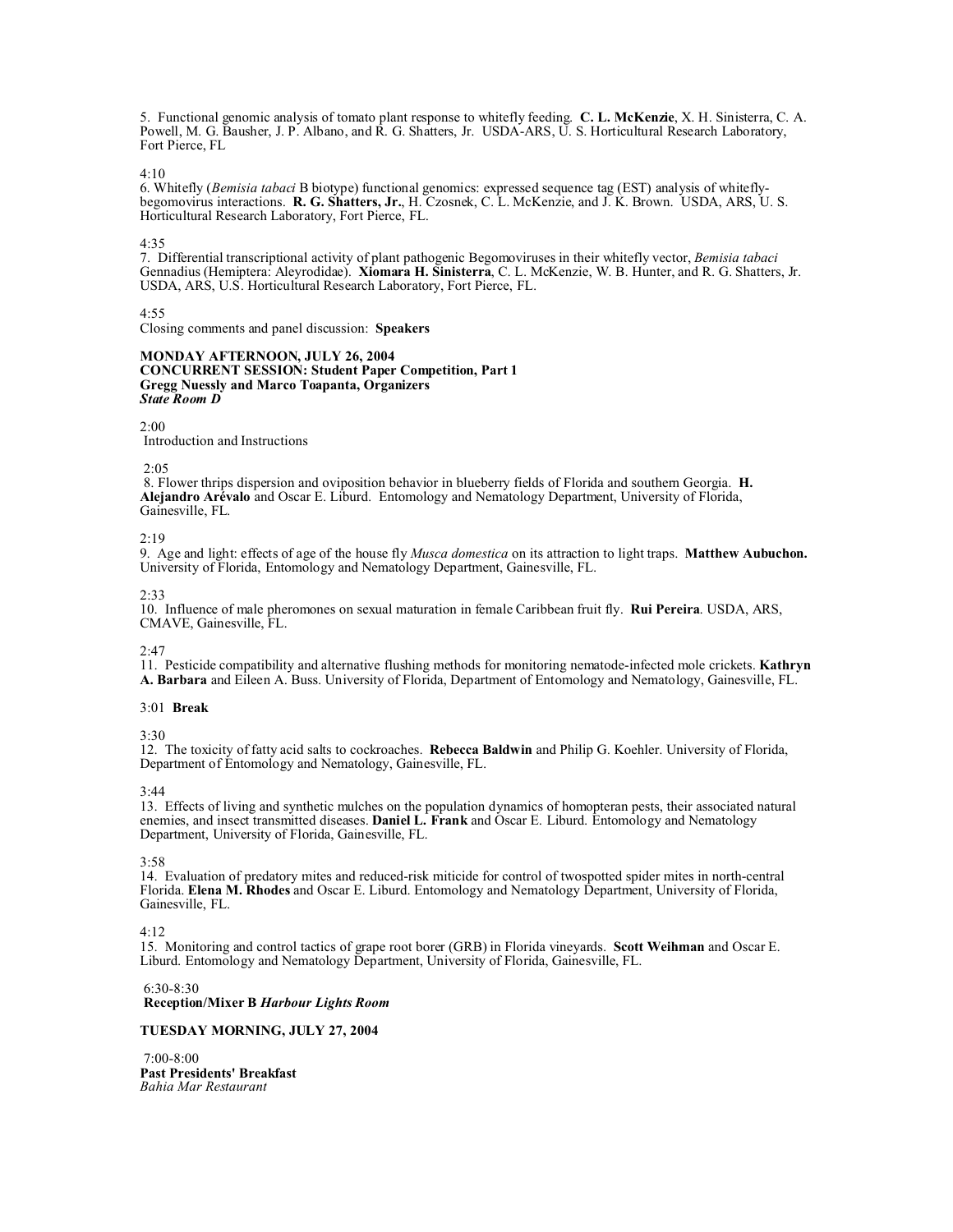**TUESDAY MORNING, JULY 27, 2004 CONCURRENT SESSION 1 SYMPOSIUM: Weed Biological Control Greg Wheeler, Organizer** *Seafarer Room, Third Floor*

# 8:25

Introduction. **Greg Wheeler**, USDA, ARS Invasive Plant Research Laboratory, Ft. Lauderdale, FL

### 8:30

16. An overview of the current weed biocontrol projects in the USDA/ARS South American Biological Control Laboratory (SABCL). **Willie Cabrera Walsh**. USDA/ARS/SABCL, Argentina

### 8:45

17. Effect of experimental field releases of the thrips *Pseudophilothrips ichini* (Thysanoptera: Phlaeothripidae) on the growth of Brazilian peppertree, *Schinus terebinthifolius*, in Southeastern Brazil. **Jim Cuda** and J.H. Pedrosa Macedo. University of Florida, Gainesville, FL.

### 9:00

18. Origin of the Florida population of *Dioscorea bulbifera* (air potato) and initial foreign exploration for potential biological control agents. **Bill Overholt** and C. R. Hughes. University of Florida, Ft Pierce, FL.

# 9:15

19. A case study using molecular phylogeny as a tool for assessing host specificity of a biological control agent: the Fergusobina/Fergusobia complex on *Melaleuca quinquenervia*. **Rob Giblin-Davis**. University of Florida, Ft Lauderdale, FL.

### 9:30

20. Maintenance of a narrow host range by *Oxyops vitiosa*, a biocontrol agent of the environmental weed *Melaleuca quinquenervia*. **Greg Wheeler**. USDA/ARS, Invasive Plant Research Lab, Ft. Lauderdale, FL.

### 9: 45 **Break**

 $10.15$ 

21. Resource allocation and compensation for herbivory by *Melaleuca quinquenervia*, an invasive tree in South Florida. **Paul Pratt**. USDA/ARS, Invasive Plant Research Lab, Ft Lauderdale, FL.

 $10: 30$ 

22. Biological control and herbivory resistance in the invasive tree *Melaleuca quinquenervia.* **Steve Franks**, P. D. Pratt, F. A. Dray, and E. L. Simms. Invasive Plant Research Lab, USDA/ARS Ft Lauderdale, FL.

# 10:45

23. Effects of temperature, relative humidity, and chemotype on the biology and life table parameters of *Boreioglycaspis melaleuca* Moore, a biological control agent of the invasive weed, *Melaleuca quinquenervia* (Cav.) S. T. Blake. **Robyn Chiarelli.** USDA/ARS Invasive Plant Research Lab, Ft Lauderdale, FL.

## 11:00

24. Comparative effects of the waterhyacinth weevils *Neochetina eichhorniae* and *N. bruchi* on competition between waterhyacinth (*Eichhorniae crassipes*) and waterlettuce (*Pistia stratiotes*). **Ted Center**, Thai K. Van, Teresa Rebelo, F. Allen Dray, Paul Pratt, and Min B. Rayamahji. USDA/ARS, Invasive Plant Research Lab, Ft Lauderdale, FL.

11:15

25. Ecology of common salvinia, *Salvinia minima*, in South Florida. **Phil Tipping**. USDA/ARS, Invasive Plant Research Lab, Ft Lauderdale, FL.

11:30 26. Withdrawn.

**TUESDAY MORNING, JULY 27, 2004 CONCURRENT SESSION 2 SYMPOSIUM: Pests of the Caribbean Susan Halbert and Mike Thomas, Organizers** *State Room B*

## 8:30

Introduction. **Michael C. Thomas**. Florida Department of Agriculture & Consumer Services, Gainesville, FL.

# 8:40

27. Pathways for introduction of Caribbean insects into Florida. **Fernando E. Lenis**. USDA, APHIS, PPQ.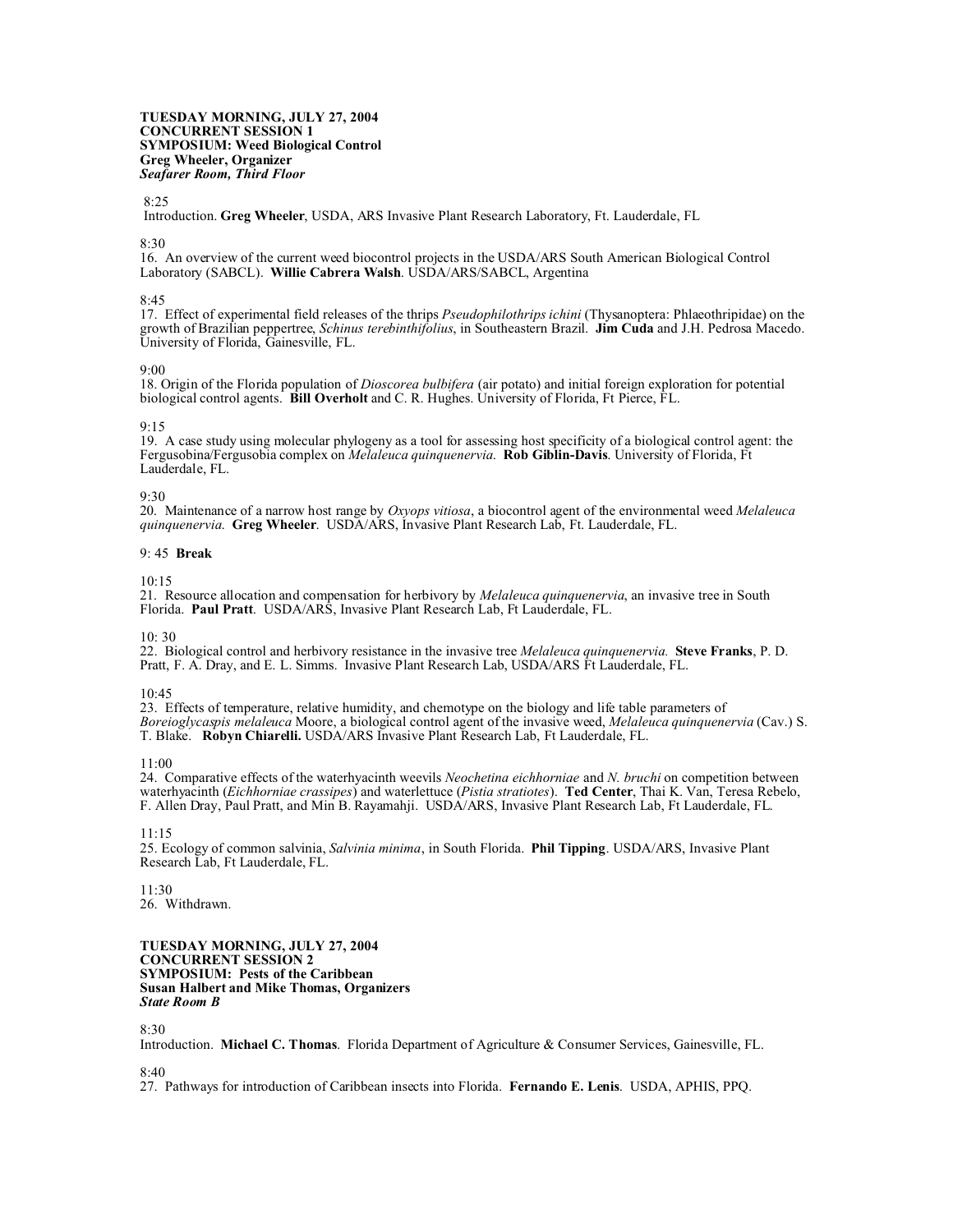9:05

28. Termites (Isoptera) and ants (Hymenoptera: Formicidae) of the Caribbean. **Rudolf H. Scheffrahn**. University of Florida, Ft. Lauderdale, FL.

9:30

29. Stinkbug (Hemiptera: Pentatomidae) pests in the Caribbean. **Joe Eger**. Dow Chemical Co.

### 9:50 **Break**

10:25

30. Agriculturally important weevils (Coleoptera: Curculionidae) of the West Indies. **C. W. O'Brien**. Florida A&M University, Tallahassee, FL.

 $10.50$ 

31. Is the Caribbean a pathway for introduction of exotic psyllids (Hemiptera: Psyllidae) into Florida? **Susan Halbert**. Florida Department of Agriculture & Consumer Services, Gainesville, FL.

 $11:05$ 

32. *Oxycarenus hyalinipennis* (Hemiptera) and other pest lygaeids of the Caribbean. **Julieta Brambila**. and Thomas T. Dobbs. Florida Department of Agriculture & Consumer Services, Gainesville, FL.

11:30

33. Mole crickets of the Caribbean. **J. H. Frank**. University of Florida, Gainesville, FL.

**TUESDAY MORNING, JULY 27, 2004 CONCURRENT SESSION 3 Student Paper Competition - Part 2 Gregg Nuessly and Marco Toapanta, Organizers** *State Room D*

# 8:30

Introduction and Instructions

#### 8:35

34. Effect of the immigrant weevil *Metamasius callizona* (Chevrolat) on the mortality of native bromeliads in Myakka River State Park, Sarasota County, Florida. **Teresa Cooper**. Entomology and Nematology Department, University of Florida, Gainesville, FL.

8:49

35. Indoxacarb toxicity to American and German roaches. **Linda NcHerne**. University of Florida, Gainesville, FL.

#### 9:03

36. Contamination of water in pipes by volatile organic compounds. **Justin Saunders** and Philip G. Koehler. University of Florida, Department of Entomology and Nematology, Gainesville, FL

## 37. Withdrawn

 $9.17$ 

38. Fungal pathogens of the glassy-winged sharpshooter. **Samuel E. Breaux**, Drion G. Boucias, and Russell F. Mizell, III. University of Florida, NFREC-Quincy, Quincy, FL

## 9:45 **Break**

**12:00-2:30 TUESDAY, JULY 27, 2004 AWARDS LUNCHEON: State Room C**

**TUESDAY AFTERNOON, JULY 27, 2004 CONCURRENT SESSION 1 SYMPOSIUM: Research in Insect Genetics Wayne Hunter, Organizer** *State Room B*

## 2:30

Opening Remarks. Wayne Hunter. USDA-ARS, U. S. Horticultural Research Laboratory, Fort Pierce, FL.

2:35

39. Genetic/genomic dissection of how male fruit flies modulate the reproductive biology of their mates. **Mariana Federica Wolfner**, Dept. of Molecular Biology and Genetics, Cornell University, Ithaca NY.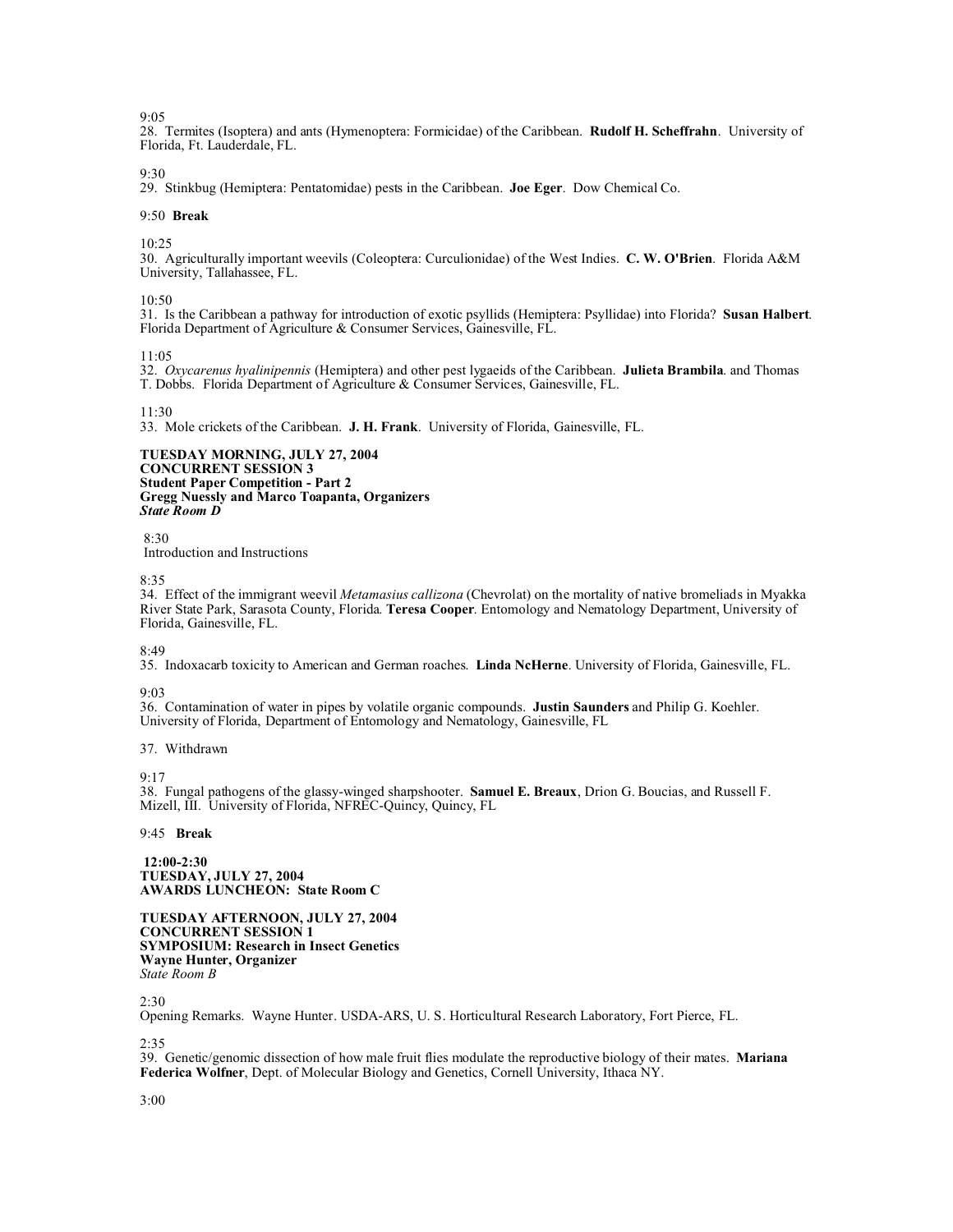40. Phylogenetic relationships of *Anastrepha suspensa* (Caribbean Fruit Fly) from Florida inferred from mitochondrial DNA sequence data. **Laura Boykin**, Robert Shatters, David Hall, Ken Hibbard, and Ann Fritz. USDA-ARS, U. S. Horticultural Research Laboratory, Fort Pierce, FL.

3:25

41. Molecular biology and population genetics. **Mike Caprio**. Insect Genetics, Dept. of Entomology, Mississippi State University, Mississippi State, MS.

# 3:50 Break

4:10

42. The use of RNAi in the suppression of a member of the calcium dependent protein kinase gene CDPK9: a specfic member of a unique family of enzymes. **Catherine S. Katsar**. Department of Plant Pathology, Iowa State University, Ames, IA.

4:35

43. Potential uses of insect viruses to manage leafhopper vectors of Pierce's Disease. **Wayne Hunter**. USDA-ARS, U. S. Horticultural Research Laboratory, Fort Pierce, FL.

## 5:00

44. Vitellogenin of the glassy-winged sharpshooter. **Laura E. Hunnicutt** and Wayne Hunter. USDA-ARS, U. S. Horticultural Research Laboratory, Fort Pierce, FL.

# $5:10$

45. Effects of herbivory by a xylem-feeding leafhopper, *Homalodisca coagulata*, on the vascular transcriptome of *Citrus sinensis*. **Jerry Mozoruk**, Laura Hunnicutt, Ronald Cave, Michael Bausher, and Wayne Hunter

5:20 General Discussion

### **TUESDAY AFTERNOON, JULY 27, 2004 CONCURRENT SESSION 2 SYMPOSIUM: Recent Industry Advances in Urban Pest Management Rudi Scheffrahn, Organizer** *State Room A*

 $2:30$ 

Opening Remarks. **Rudolf H. Scheffrahn.** University of Florida, IFAS, Fort Lauderdale, FL .

2:35

46 Termidor and Phantom research and labeling update. **Bob Hickman**. BASF, Orlando, FL

2:55

47. Current research in Syngenta professional products: a Vero Beach, Florida perspective. **Clark Lovelady**. Syngenta, Vero Beach, FL

3:15

48. From earth to air - control of structure-infesting pests with new technologies from Dow AgroSciences. **Ellen Thoms** and Joe Eger. Dow AgroSciences, Gainesville, FL

# 3:40 **Break**

4:20

49. Research and development update from Bayer Environmental Science. **John Paige III**. Bayer Environmental Science, Vero Beach, FL

4:40

50. PeradigmT: a novel treatment for the control of turf, greenhouse, and general household pests. **Dina Richman** and Bruce Ryser. FMC Corporation, Philadelphia, PA

**TUESDAY AFTERNOON, JULY 27, 2004 CONCURRENT SESSION 3 Contributed Papers, General Entomology <Moderator: Steve Lapointe>** *State Room D*

# 2:30 **Introduction**

 $2.35$ 

51. New source of southern chinch bug resistance in a diploid selection of St. Augustinegrass. **Ron Cherry** and Russell Nagata. Everglades Res. & Ed. Ctr., 3200 E. Palm Beach Rd., Belle Glade, FL 33430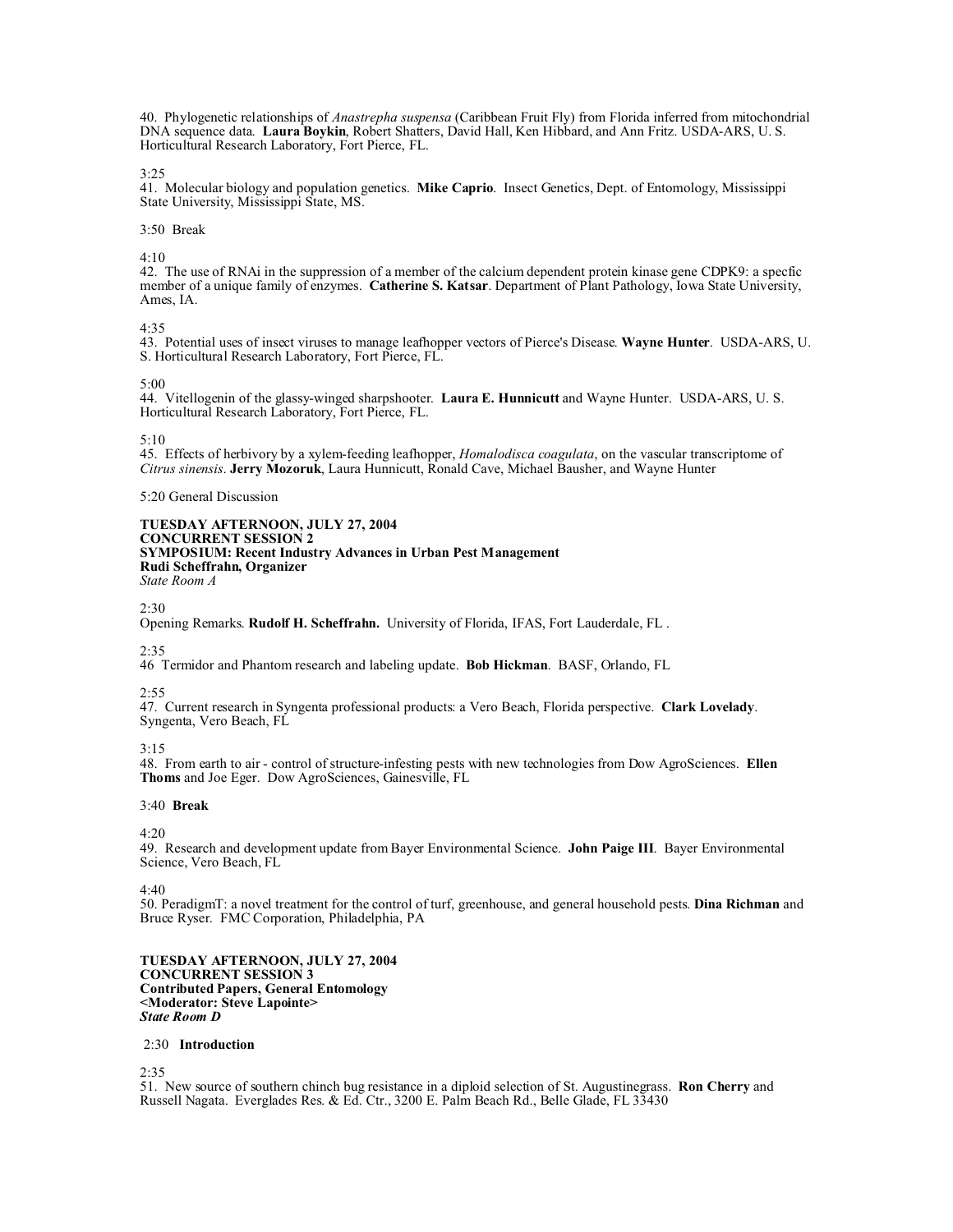# $2:45$

52. Gliding flight in neotropical arboreal ants. **Stephen P. Yanoviak.** University of Florida Medical Entomology Lab, Vero Beach, FL.

### $2:55$

53. Mobility of the silky cane weevil (Coleoptera: Curculionidae) in a screen enclosure. **Helena Puche**, T. J. Weissling, R. Schnell, N. D. Epsky, and R. R. Heath. Subtropical Horticulture Research Station, USDA-ARS, Miami, FL.

# 3:05

54. Asian ambrosia beetle: biology, behavior and management tools. **Russell F. Mizell, III** and T. Charles Riddle. University of Florida, NFREC-Quincy, Quincy, FL

# 3:15

55. Oviposition and isolation of viable eggs from *Orius insidiosus* in a Parafilm<sup>7</sup> and water substrate. **Jeffrey P. Shapiro** and Stephen M. Ferkovich. USDA, ARS, CMAVE, Gainesville, FL.

# $3.25$

56. Effect of sample size on the accuracy and precision of citrus rust mite density estimates on citrus fruit. **David G. Hall**, Carl C. Childers, and Joseph E. Eger. USDA, ARS, U.S. Horticultural Research Laboratory, Fort Pierce, FL.

### 3:35

57. Mating behavior and male reproductive success in the beetle, *Diaprepes abbreviatus*. **Laura K. Sirot**, H. Jane Brockmann, and Stephen L. Lapointe. Department of Zoology, University of Florida, Gainesville, FL.

### 3:45

58. Development of rearing methods and a synthetic female sex pheromone for the pink hibiscus mealybug. **Stephen L. Lapointe** and D. G. Hall. USDA, ARS, U.S. Horticultural Research Laboratory, Fort Pierce, FL.

#### 3:55 **Break**

 $4.20$ 

59. The impact of the European honey bee on an Australian native bee. **Dean Paini** and Dale Roberts. University of Florida (NFREC), Quincy, FL.

4:30

60. Population dynamics of fall armyworm in Florida. **Rod N. Nagoshi** and Robert L. Meagher. USDA, ARS, CMAVE, Gainesville, FL.

# **TUESDAY EVENING, JULY 28, 2004**

# **5:30 B 7:00PM**

# **Tour of the Bonnet House and tram tour of the grounds. Free. See sign-up sheet at registration.**

Built in 1920 and listed on the National Register of Historic Places, Bonnet House & Gardens is a 35-acre tropical estate and historic house museum. The main house is filled with a collection of art and the personal treasures of the Birch/Bartlett families. The surrounding grounds of the estate range from a mangrove swamp to a coastal hammock, providing habitat for a variety of fish, birds, monkeys, and other wildlife.

### **WEDNESDAY MORNING, JULY 28, 2004 CONCURRENT SESSION 1 SYMPOSIUM: Coccoidea: Taxonomy, Biology, and Management F. W. Howard, Gregory S. Hodges, Organizers** *State Room C*

8:25

Opening remarks. Greg Hodges and Bill Howard. Florida Department of Agriculture & Consumer Services, Division of Plant Industry, Gainesville, FL.

## 8:35

61. Scale insects: an overview of taxonomy and importance. **Michael Williams**. Auburn University, Department of Entomology.

#### 8:55

62. *Duplachionaspis divergens*: a little known invasive armored scale on Florida's grasses. **Greg Hodges**. Florida Department of Agriculture & Consumer Services, Division of Plant Industry, Gainesville, FL.

 $9.05$ 

63. *Palmicultor* spp. (Pseudococcidae) in Florida. **Amanda Hodges**. Florida Department of Agriculture & Consumer Services, Division of Plant Industry, Gainesville, FL.

## 9:15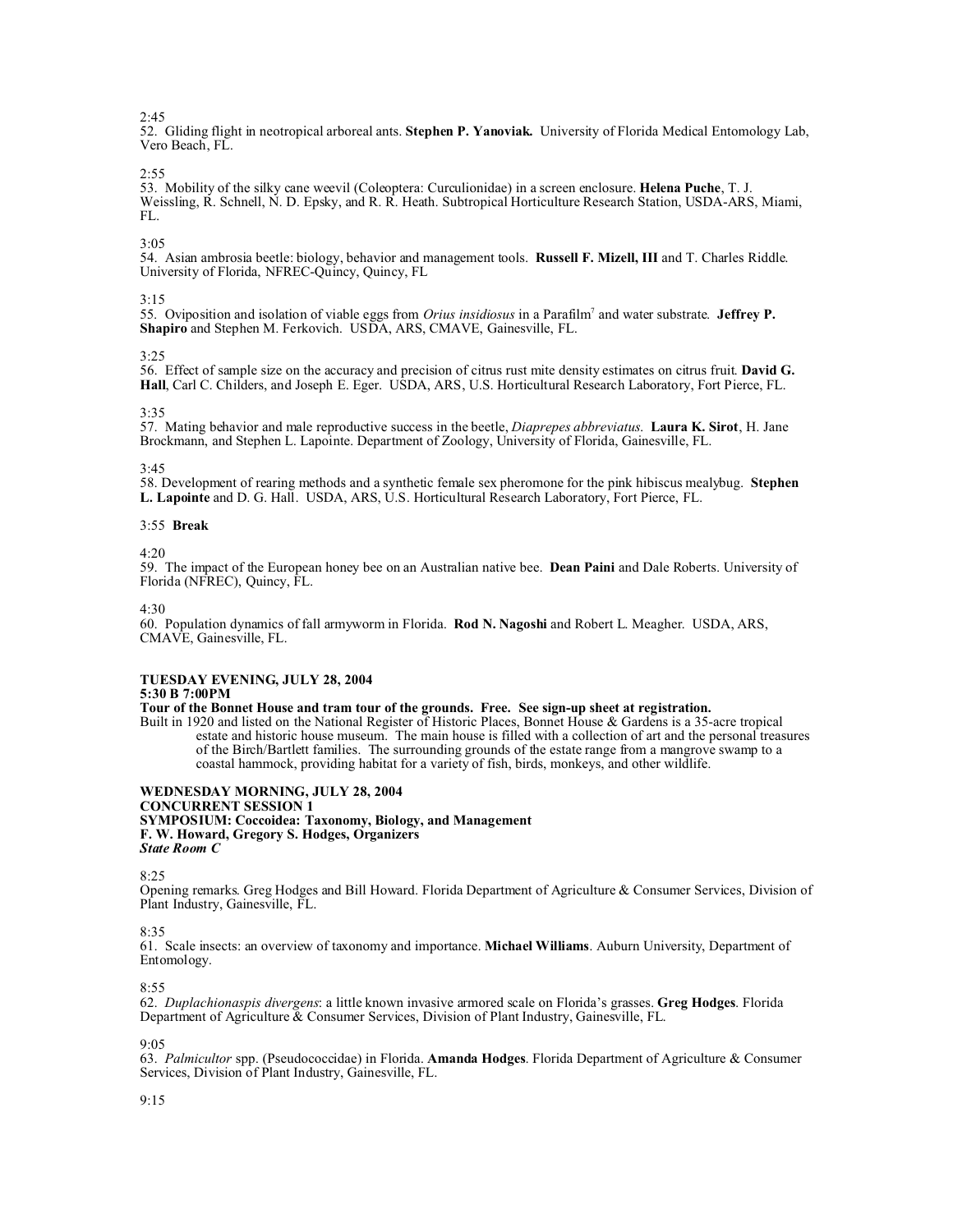64. Management of the cycad aulacaspis scale. **Catharine Mannion**. University of Florida, Tropical Research & Education Center, Homestead, FL.

 $9.25$ 

65. Biocontrol of cycad aulacaspis scale. **Ronald D. Cave**. University of Florida, Indian River Research & Education Center, Ft Pierce, FL.

# 9:35 **Break**

10:00

66. The use of scale insect honeydew (*Stigmacoccus garmilleri*, family Margarodidae, tribe Xylococcini) by birds in Mexico. **Heather A. Gamper** and Susan Koptur. Florida International University, Miami, FL.

# 10:10

67. Bionomics of lobate lac scale, a recently introduced scale insect in Florida. **Bill Howard** and Bob Pemberton. University of Florida, Ft. Lauderdale Research & Education Center, Fort Lauderdale, FL.

### $10.20$

68. Varietal susceptibility and spatial analysis of local distribution of the lobate lac scale. **Nancy D. Epsky**, Divina Amalin, Helena Puche, and Catharine M. Mannion. USDA, ARS, Subtropical Horticulture Research Station, Miami, FL.

# 10:30

69. A survey of the distribution of lobate lac scale in Florida. **Yvette Ogle**. Florida Department of Agriculture and Consumer Services, Division of Plant Industry, Gainesville, FL.

### $10:40$

70. Management of scale insects and mealybugs in home landscapes. **Adrian Hunsberger**. University of Florida, Miami-Dade Cooperative Extension Service, Homestead, FL.

## 10:50

71. Life cycle and management of Kermes scale in Florida. **Jay Cee Turner** and Eileen Buss. University of Florida, Department of Entomology and Nematology, Gainesville, FL.

### $11:00$

72. The biology and management of the Madera mealybug. **Juang-Horng Chong** and Ronald D. Oetting. University of Georgia, Department of Entomology.

# 11:10

73. The status of the pink mealybug in Florida. **Lance Osborne**. University of Florida, Mid-Florida Research & Education Center.

## $11.20$

74. Cochineal rearing: the revival of an ancient technology in Mexico. **Liberato Portillo**. University of Guadalajara, Mexico

### **WEDNESDAY MORNING, JULY 28, 2004 CONCURRENT SESSION 2 Contributed Papers, General Entomology <Moderator-Rudi Scheffrahn>** *State Room D*

 $8.30$ 

Introduction

8:35

75. Area-wide eradication program for the arboreal termite, *Nasutitermes costalis*, in southeastern Florida. **Rudolf H. Scheffrahn**, Steven Dwinell, Brian J. Cabrera, and William H. Kern, Jr. Fort Lauderdale Research and Education Center, University of Florida, Institute of Food and Agricultural Sciences, Fort Lauderdale, FL .

## $8.45$

76. Reproductive diapause in the glassy-winged sharpshooter, *Homalodisca coagulata* (Say). **Christopher Tipping**, R. F. Mizell, III, and P. C. Andersen. University of Florida (NFREC), Quincy, FL 32351

## 8:55

77. Evaluation of Natural Liquid and Granular Repellents for Insect Management on Garden Vegetables. **Michael L. Miller** and Susan E. Webb. University of Florida/ IFAS, Entomology and Nematology Department, Gainesville, FL.

9:05

78. Overview of the USDA-ARS Subtropical Insects Research Unit, Ft Pierce, Florida. **David G. Hall**, W. B. Hunter, S. L. Lapointe, C.L. McKenzie, R. Shatters, and A. A. Weathersbee. USDA, ARS, U.S. Horticultural Research